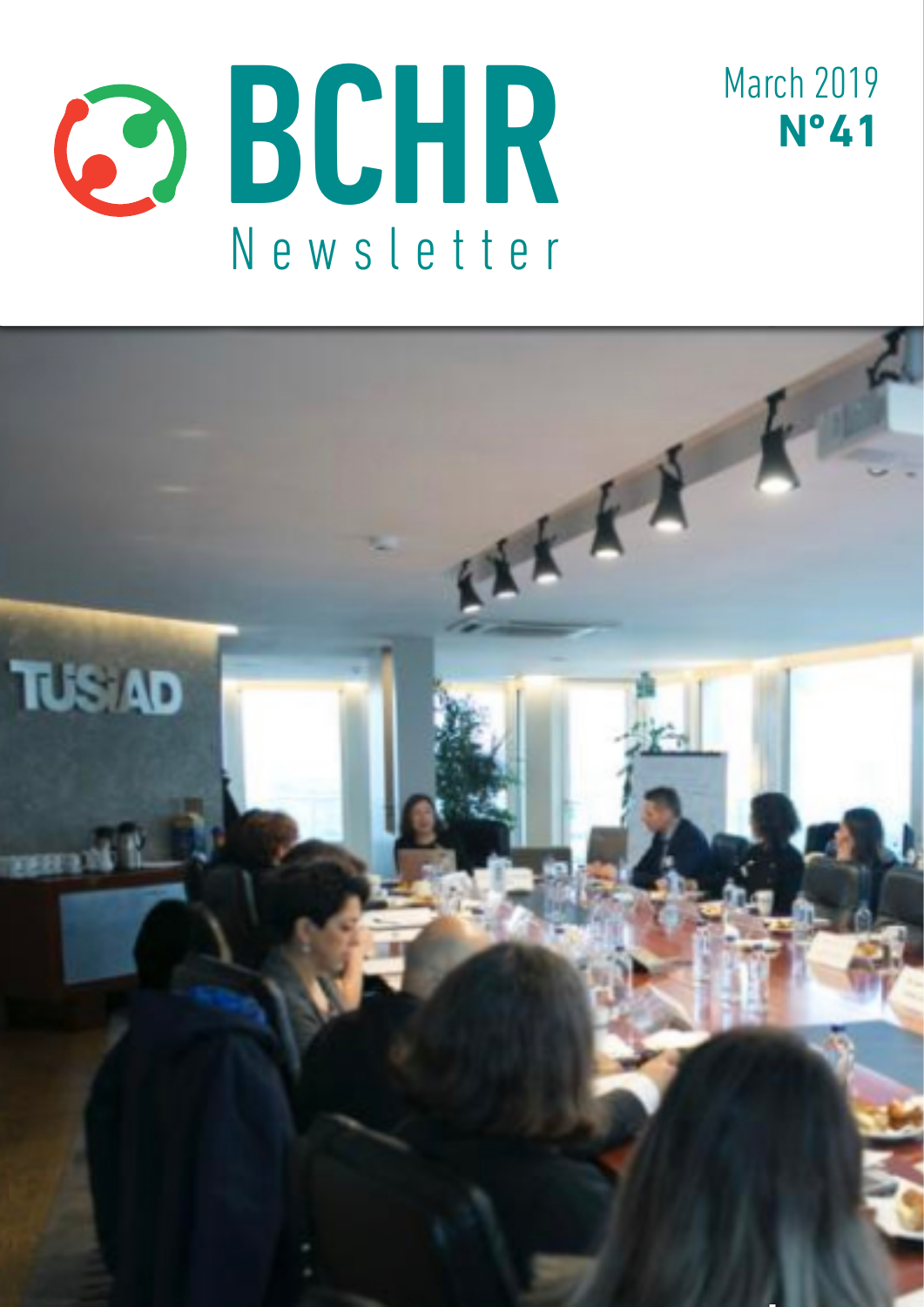# The BCHR Network

The BCHR Network is pleased to present the BCHR Update Newsletter, which provides a host of insights into the work of the network and its members. The main purpose of this newsletter is to a) share information about the work of the network and its members to a wider audience, and b) to strengthen co-operation and co-ordination between the network members themselves and with other interested parties.

- Click [here](http://www.networkbchr.org/) to learn more about the BCHR Network
- Click [here](http://www.networkbchr.org/#!join-the-network/c24vq) for a complete list of the BCHR Network members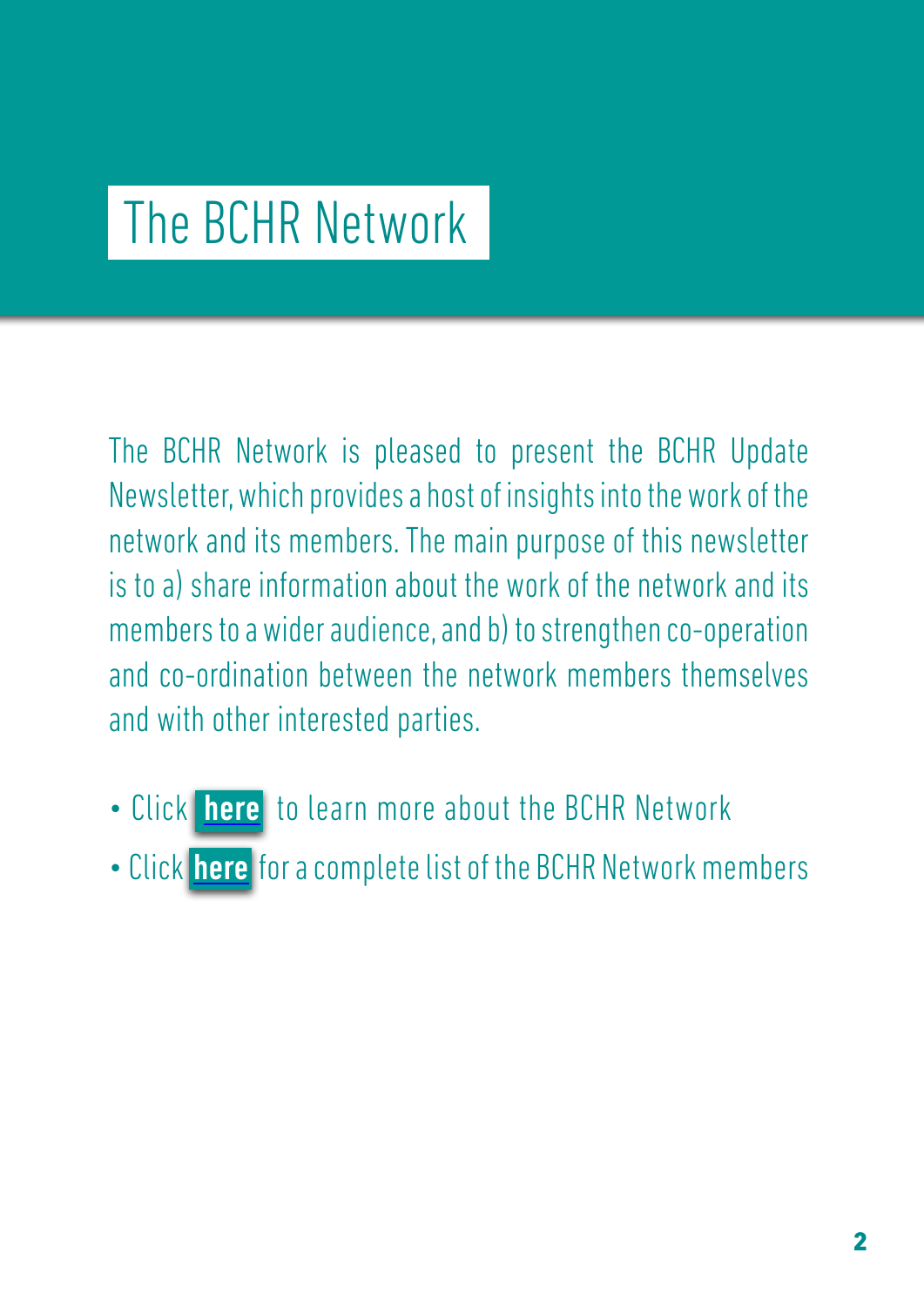# INDEX / Newsletter

| $\overline{\mathbf{A}}$<br>6 |    |
|------------------------------|----|
|                              | 8  |
|                              | 11 |
|                              | 12 |
| 13                           |    |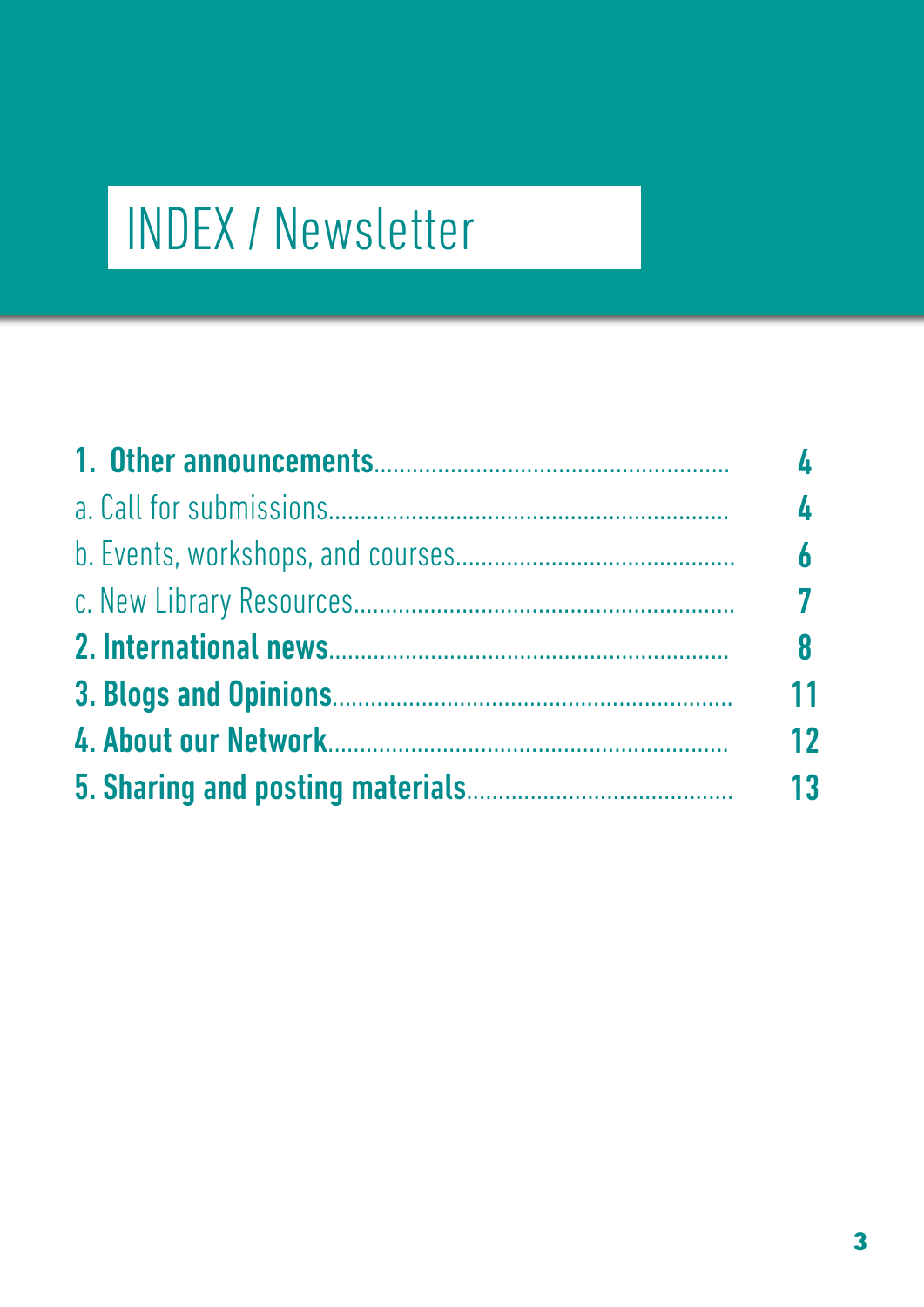# Other announcements

# A. CALL FOR SUBMISSIONS

# • The Human Rights Council adopts by consensus on Resolution on Environmental Human Rights Defenders.

Great news on the adoption by Consensus on Resolution on Environmental Human Rights Defenders. Without a doubt this is a profound message sent by the Human Rights Council for the protection of environmental human rights defenders as they dedicate their lives to the defense of the environment.

The full discussion and adoption of the draft resolution (L22.Rev1), including comments from some States such as Irak, Egypt, Pakistan or China can find them on the UN webcast.

-To see the webcast use this link: http://tinvurl.com/v2kas3qo -You can find the resolution in this link: <http://tinyurl.com/y6n9ywes> Please feel free to circulate this to your networks!

## • Office of the UN High Commissioner for Human Rights: Call for inputs into its Accountability and Remedy Project lll.

**Accountability and Remedy Project III:** The Accountability and Remedy Project (ARP) has been ongoing since 2014 and is focused on improving rights-holders' access to remedy in cases of business-related human rights abuse. This is done through the development of practical guidance to States and non-State actors on how to enhance the effectiveness of the three categories of grievance mechanism referred to in the UN Guiding Principles on Business and Human Rights in Pillar Three. The latest phase of ARP, ARP III, focuses on the third category of mechanism – non-State-based grievance mechanisms.

-More information on ARP III can be found in this two-page information note **[here](http://tinyurl.com/y6g5l3vv)** 

-The larger scoping paper for the project [here](http://tinyurl.com/yy5b5btj)

-And our dedicated ARP III website [here](http://tinyurl.com/y4ctzvg3)

Call for inputs: The strength of ARP's recommendations derives from its evidence-based, inclusive, and transparent process, which seeks to gather as much information from as many stakeholders as possible, from as many jurisdictions and sectors as possible. We thus very much welcome any contribution you would like to give.

-One way to contribute is through our current call for input through questionnaires, which are available in English, French, and Spanish on our website until 30 April 2019: [here](http://tinyurl.com/y5andhnm
)

Anyone who has knowledge of and/or experience with non-State-based grievance mechanisms may respond to our open process questionnaire. This questionnaire allows you to share information about cases or incidents, information about particular mechanisms or categories of mechanisms more generally, and/or resources relevant for ARP III.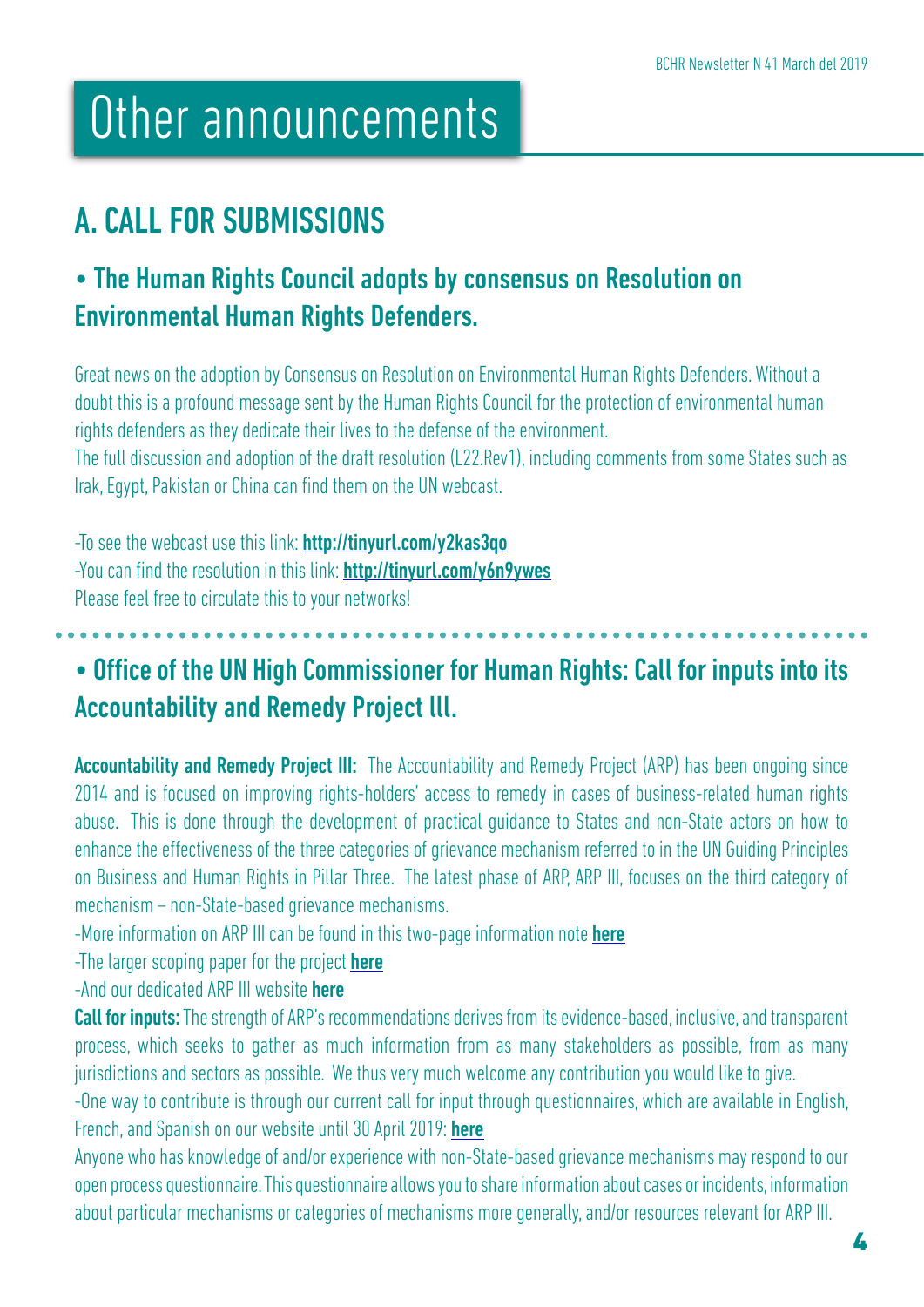#### -The questionnaire is available **[here](http://tinyurl.com/y67k5cfg
)**

This questionnaire complements some more specific questionnaires targeted to particular types of stakeholders, including one targeted directly to users of private grievance mechanisms and their representatives (if you choose to response to only a single questionnaire, we encourage you to answer the applicable targeted questionnaire). -The second questionnaire is **[here](http://tinyurl.com/yxcq3llu
)** 

The Office of the UN High Commissioner for Human Rights would greatly appreciate any responses to the appropriate questionnaires, as well as any help sharing the questionnaires as widely as possible throughout your relevant networks. If you would like to assist those who have used private grievance mechanisms fill out the targeted survey, please feel free to help provided it is safe to do so. We prefer respondents to answer questionnaires using the online forms; however, for those who prefer to email their responses, a Word version of each questionnaire is available on the ARP III website in the following link: http://tinyurl.com/v5andhnm If you have any questions or comments related to ARP III, and/or if you would like to contribute to the project in some other way, please feel free to write directly to Ben Shea at **[bshea@ohchr.org](http://bshea@ohchr.org)**.

### • Protection of the Environment in Relation to Armed Conflict – Beyond the ILC

The International Law Commission included the topic "Protection of the Environment in Relation to Armed Conflict" in 2011 on its future program of work. It is now in the stage of finalizing the project by drafting principles that address the phases of pre-conflict, during conflict, and post-conflict in light of different fields of international law, in particular looking into the laws of armed conflict, human rights law and international environmental law. This special issue, which includes papers discussed during a workshop held in Hamburg in March 2019 (for the program and speakers, see [https://www.jura.uni-hamburg.de/die-fakultaet/aktuelle-meldungen/2019-01-151.](https://www.jura.uni-hamburg.de/die-fakultaet/aktuelle-meldungen/2019-01-151.html) [html](https://www.jura.uni-hamburg.de/die-fakultaet/aktuelle-meldungen/2019-01-151.html)), attempts to consolidate the legal protection of the environment during the three phases of armed conflict by the laws of armed conflict, human rights law and international environmental law. Contributions should address one (or several) of the three conflict phases with regard to environmental protection. Submissions can also zoom out of the three phases and look at different actors and affected groups, for instance, and how they are impacted by the environment and armed conflicts. Deadline: 1 June 2019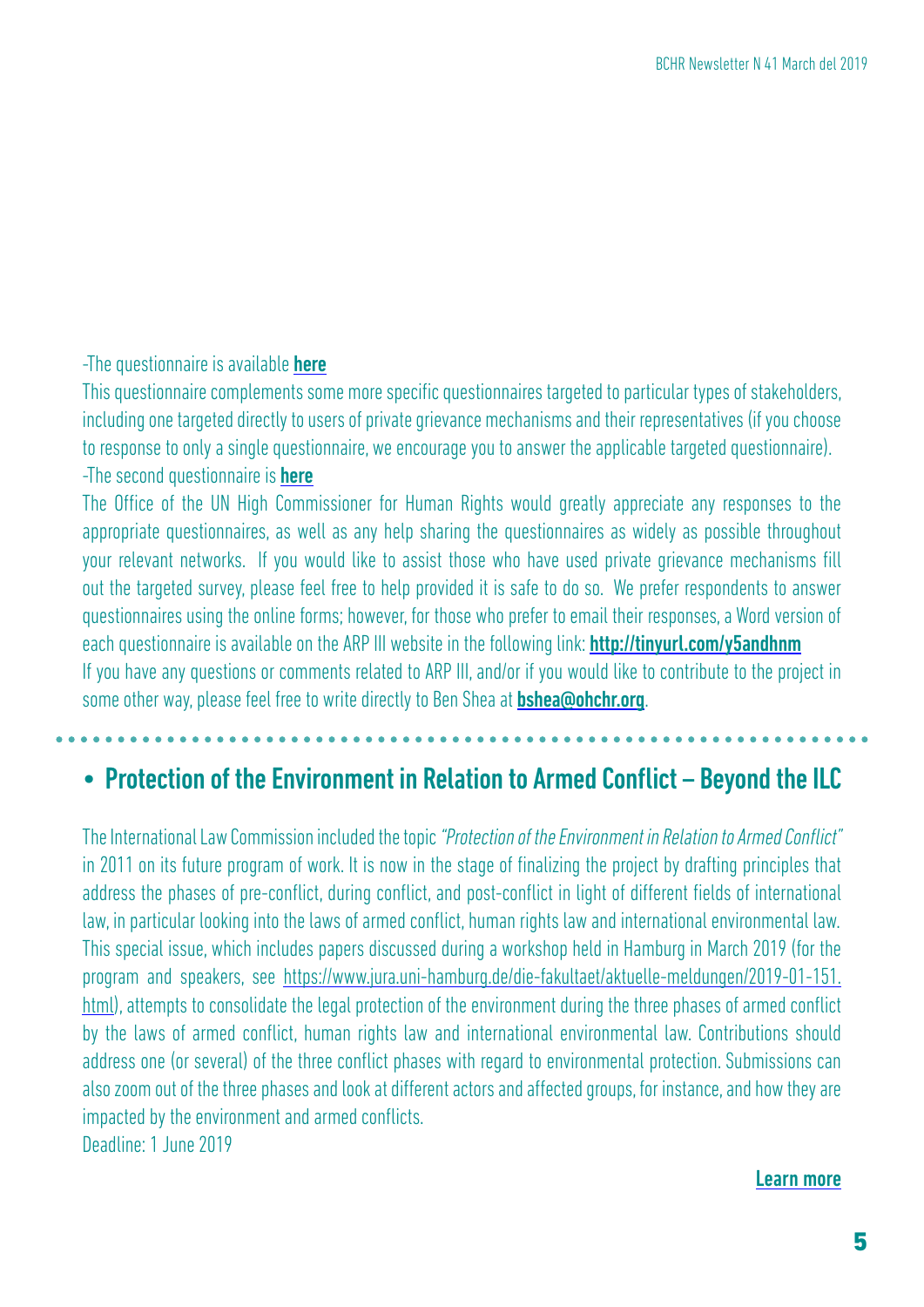# B. EVENTS, WORKSHOPS, AND COURSES

## • Moving from conflict to peace: The need for a Business Coalition for Peace in the Greater Mediterranean Region.

Date: March 2019 Place: Istanbul, Turkey. Author: Mark van Dorp, Knowledge Platform Security & Rule of Law

A total of 20 participants from businesses, civil society, international organizations and academics took part in the meeting. The meeting was hosted by TÜSIAD, the Turkish Industry and Business Association and has been made possible with the financial support of the Hollings Center for International Dialogue.

A team of business and peace experts have taken the initiative to organize a Round Table



meeting whereby business leaders and investors that are active in the Greater Mediterranean region (including Turkey, the Middle East and North Africa) discussed the idea of a "Business Coalition for Peace". This coalition is envisaged as a business-to-business platform facilitating the sharing of best practices and innovative solutions to operational challenges, as well as developing opportunities to stabilize and build markets in fragile and conflict affected states. Ultimately, the platform can contribute to building positive peace as well as help improve business policies and practices to prevent companies from contributing to conflict and fragility.

During the meeting, the different options for engaging in peacebuilding in the Greater Mediterranean Region by businesses were explored. The conclusion of the meeting was that there is a need and interest to further develop a business coalition or a 'business club for peace' in the Greater Mediterranean region, given the large challenges for establishing a positive peace based on peaceful resolution of conflicts in the region and the growing awareness by businesses that they have a role to play in overcoming these challenges. The participants to the meeting agreed that the way forward is to identify interested parties who would be willing to support such a platform.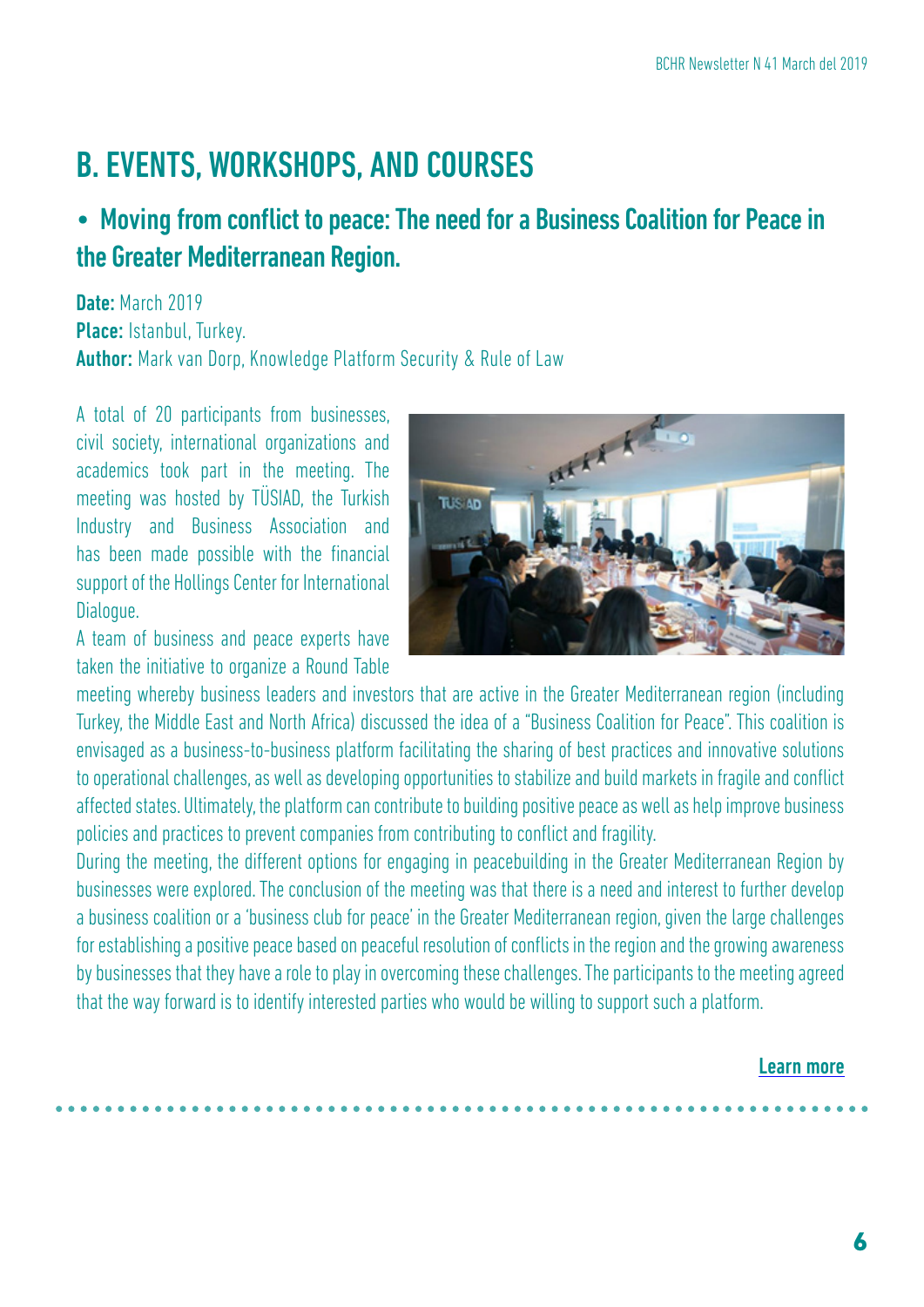# C. NEW LIBRARY RESOURCES

### • Changing the course of impunity: Protection and access to justice for human rights defenders and journalists in Mexico

#### Author: PBI México and Washington Office on Latin America (WOLA)

This report by PBI Mexico and WOLA focuses on how the new government can create a safer and more conducive environment for journalists and human rights defenders to carry out their important work. Its main findings are: The protection measures offered by the Protection Mechanism for Human Rights Defenders and Journalists are often insufficient. The Mechanism suffers from serious deficiencies in terms of adequate staff and budget levels. In the Mechanism there are only 35 officials who supervise the protection of 831 journalists and human



rights defenders. The Mechanism has made some progress in the development of strategies that transcend the immediate protection of journalists and human rights defenders. Mexican authorities and security forces are frequently identified as being responsible for attacks against journalists and human rights defenders. The inability of the Mexican government to adequately investigate and punish attacks against journalists and human rights defenders has left this population vulnerable to attack.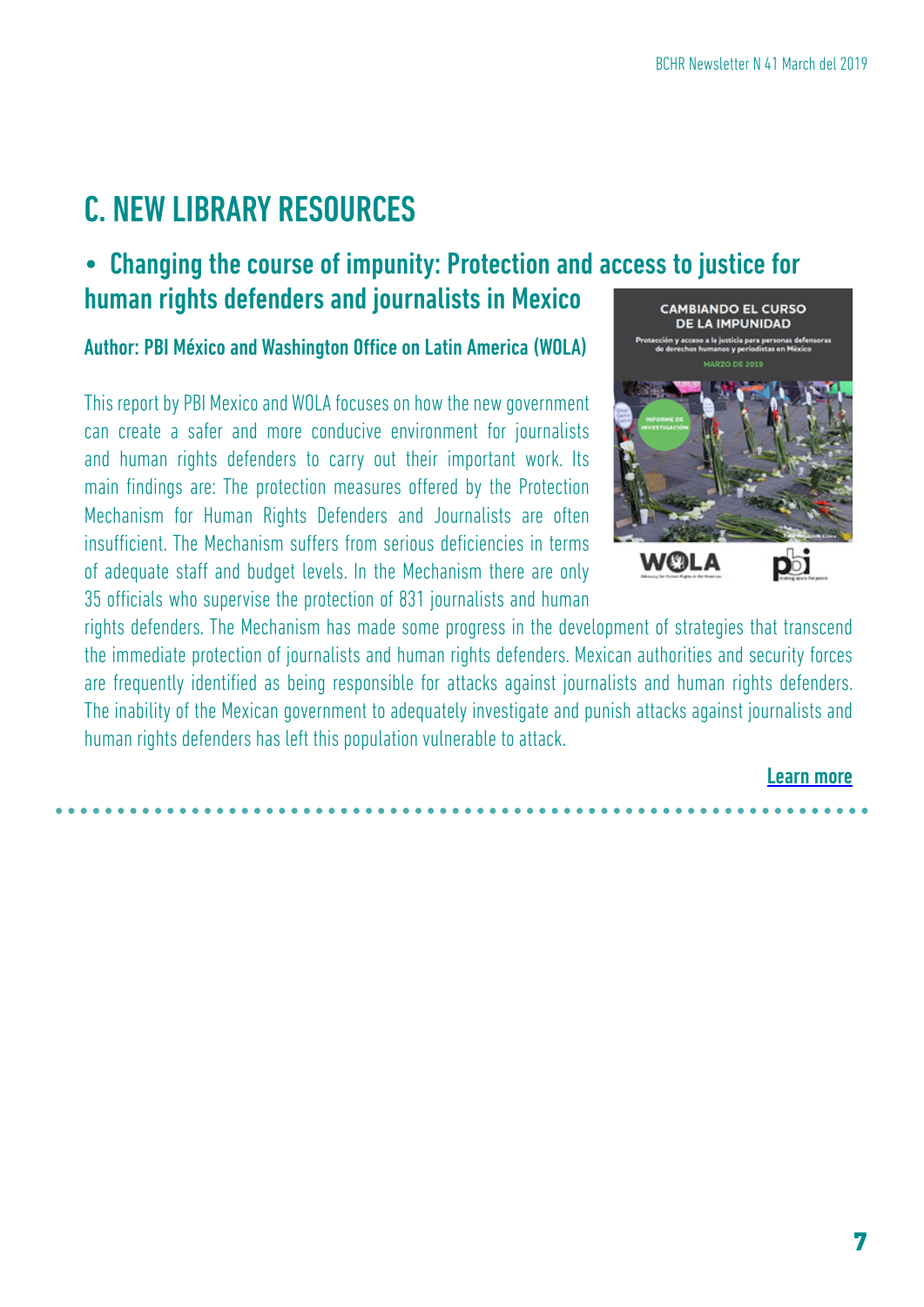# International news

### • Amnesty International: Lithium batteries are stained for human rights violations.

#### Published on: 21st March 2019 / Author: Amnesty International

Amnesty International is publicly challenging leaders within the electric vehicle industry to make the world's first completely ethical battery within five years. At the [Nordic Electric Vehicle \(EV\) Summit](https://nordicevs.no/) [in Oslo,](https://nordicevs.no/) the organization is highlighting how lithium-ion batteries, which power electric cars and electronics, are linked to human rights abuses including child labour in the Democratic Republic of Congo (DRC), and environmental risks which could undermine their green potential.

Amnesty International has documented serious human rights violations linked to the extraction of the minerals used in lithium-ion batteries, particularly in the DRC. [A 2016 investigation](https://www.amnesty.org/en/documents/afr62/3183/2016/en/) found children and adults in southern DRC working in hand-dug cobalt mines facing serious health risks, neither protected by the government nor respected by companies that profit from their labour. Amnesty's [research has](https://www.amnesty.org/en/latest/news/2017/11/industry-giants-fail-to-tackle-child-labour-allegations-in-cobalt-battery-supply-chains/) [linked](https://www.amnesty.org/en/latest/news/2017/11/industry-giants-fail-to-tackle-child-labour-allegations-in-cobalt-battery-supply-chains/) these mines to the supply chains of many of the world's leading electronics brands and electric vehicle companies.

[Learn more](http://tinyurl.com/y5lhwcwq)

### • Pointing out 826 environmental conflicts.

#### Author: Zócalo

In the last 12 years, Mexico registered 826 environmental conflicts related to mining, hydrocarbon and hydroelectric and wind assemblies.

According to the mapping made from the review of 964 journalistic notes, mining is the activity that causes the greatest number of conflicts when registering 374 conflicting facts reported in 134 mining projects.

To reduce the presence of socio-environmental conflicts, Gisela Zasemberg, Flacso Mexico research professor and mapping coordinator, stressed the importance of the existence of a National Citizen Participation Law that articulates the ejidal assemblies as a central figure that allows communities to decide on his territory.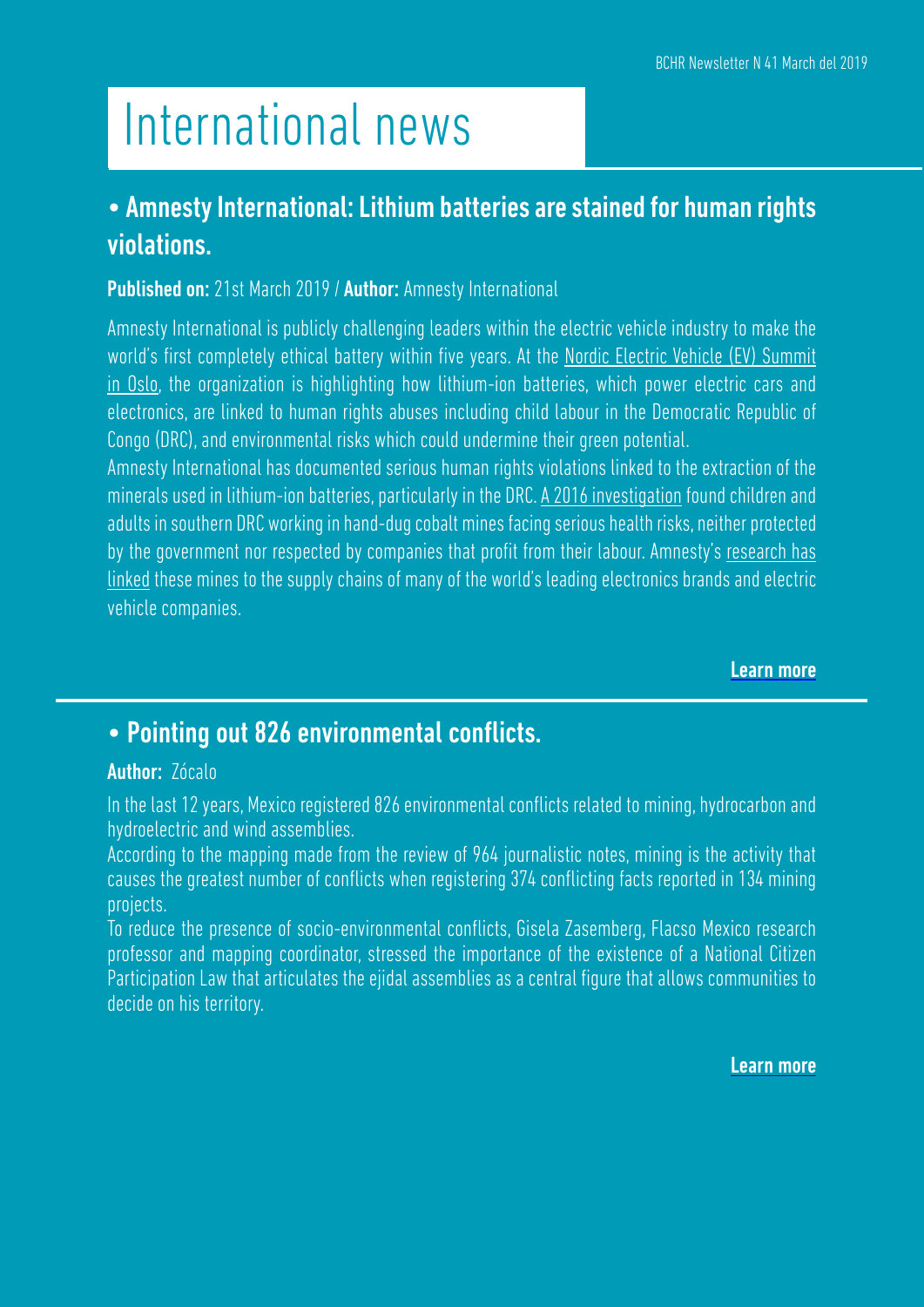### • Why land related issues in Turkana should be dealt with presently?

Published on: 29th March 2019 / Author: Ikal Angelei (Friends of Lake Turkana), in Standard Digital (Kenya)

The uneasy relationship between foreign capital and indigenous lands in Africa has only increased with the emergence of new resource frontiers and grand nationalist visions of infrastructural development in Africa. As multinational corporations push further into Kenya's vulnerable and indigenous territories in the quest for investment opportunities, narratives of displacement and land dispossession follow in their wake. In 2012, the Kibaki government launched the Lamu Port South Sudan Ethiopian Transport (LAPSSET) corridor, a Sh2.5 trillion infrastructure project that would comprise highways, oil pipeline, railways, resort cities, a 32- berth port in Lamu, airports and fibre optic cable, connecting Kenya, Ethiopia and South Sudan. Granted, infrastructure has been conceived as the enabler for development and the zenith of what it means to be a modern society.

[Learn more](http://tinyurl.com/y5dzlpcj)

# • The European Parliament Working Group on Responsible Business Conduct (RBC Group) announces a bold Shadow EU Action Plan on Responsible Business Conduct.

Published: 19th March 2019 / Author: European Parliament

On 19 March 2019, the European Parliament Working Group on Responsible Business Conduct (RBC Group) announced a bold Shadow EU Action Plan on Responsible Business Conduct. The MEPs initiative is a reaction to the EU's failure to develop an action plan on responsible business conduct, despite a 2011 commitment from the European Commission to implement the UN Guiding Principles, and sets out the necessary steps towards ensuring a responsible and accountable European business sector.

You can see the entire document "Shadow EU Action Plan on the Implementation of the UN Guiding Principles on Business and Human Rights within the EU" in the following link: http://tinyurl.com/v6khla6y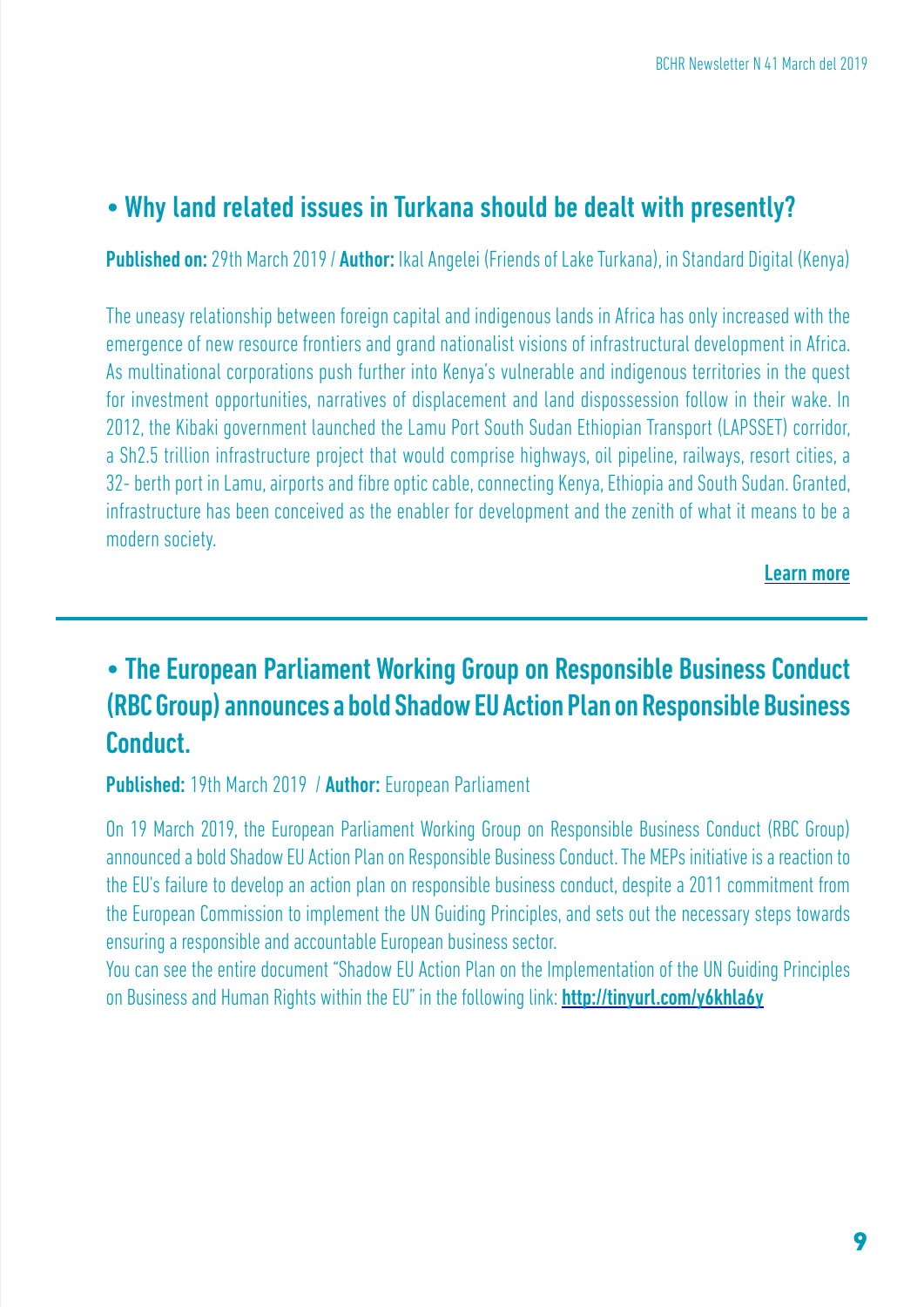### [• Can blockchain apps ensure a responsible mineral supply chain?](http://tinyurl.com/y6sk8dqc)

#### Published on: [22nd March 2019 /](http://tinyurl.com/y6sk8dqc) Author: Forbes

[Verifying the origins of metals and minerals and ensuring the extraction of these resources are not](http://tinyurl.com/y6sk8dqc) [benefiting warlords has been an ever-increasing concern of mining companies in recent years.](http://tinyurl.com/y6sk8dqc)

[In 2010, the US passed the Dodd-Frank Act, which in Section 1502 included a requirement for any US firm](http://tinyurl.com/y6sk8dqc) [to ensure that mineral resources they procured, including tin, tantalum, gold, and tungsten, was sourced](http://tinyurl.com/y6sk8dqc) [responsibly and not for the enrichment of anyone involved in armed conflict.](http://tinyurl.com/y6sk8dqc)

[Though the Trump administration has moved to repeal this measure, it still remains on the books and in](http://tinyurl.com/y6sk8dqc) [effect.](http://tinyurl.com/y6sk8dqc)

[The EU has also adopted new import regulations on conflict minerals, implemented as of May 2017. The](http://tinyurl.com/y6sk8dqc) [new measures will apply to all EU-based companies from January 2021, requiring them to report their](http://tinyurl.com/y6sk8dqc) [supply chain due diligence obligations on sourcing of tin, tantalum, tungsten and gold and ensure armed](http://tinyurl.com/y6sk8dqc) [groups can no longer use these minerals as a way to finance warfare and human rights abuses.](http://tinyurl.com/y6sk8dqc)

#### [Learn more](http://tinyurl.com/y6sk8dqc)

### [• Israel/Palestine: Israel's exploitation of Palestinian Resources is Human](http://tinyurl.com/y6sk8dqc)  [Rights Violation, says UN expert.](http://tinyurl.com/y6sk8dqc)

#### Published on: 18th March 2019. / Author: [UNHR, UN Human Rights](http://tinyurl.com/y6sk8dqc)

[Israel's exploitation of natural resources in the Occupied Palestinian Territory for its own use is in direct](http://tinyurl.com/y6sk8dqc) [violation of its legal responsibilities as an occupying power, says UN Special Rapporteur Michael Lynk.](http://tinyurl.com/y6sk8dqc) ["For nearly five million Palestinians living under occupation, the degradation of their water supply, the](http://tinyurl.com/y6sk8dqc) [exploitation of their natural resources and the defacing of their environment, are symptomatic of the lack](http://tinyurl.com/y6sk8dqc) [of any meaningful control they have over their daily lives," Lynk said presenting a report to the Human](http://tinyurl.com/y6sk8dqc)

### [Rights Council in Geneva.](http://tinyurl.com/y6sk8dqc)

["Israel's policy of usurping Palestinian natural resources and disregarding the environment has robbed the](http://tinyurl.com/y6sk8dqc) [Palestinians of vital assets, and means they simply cannot enjoy their right to development."](http://tinyurl.com/y6sk8dqc)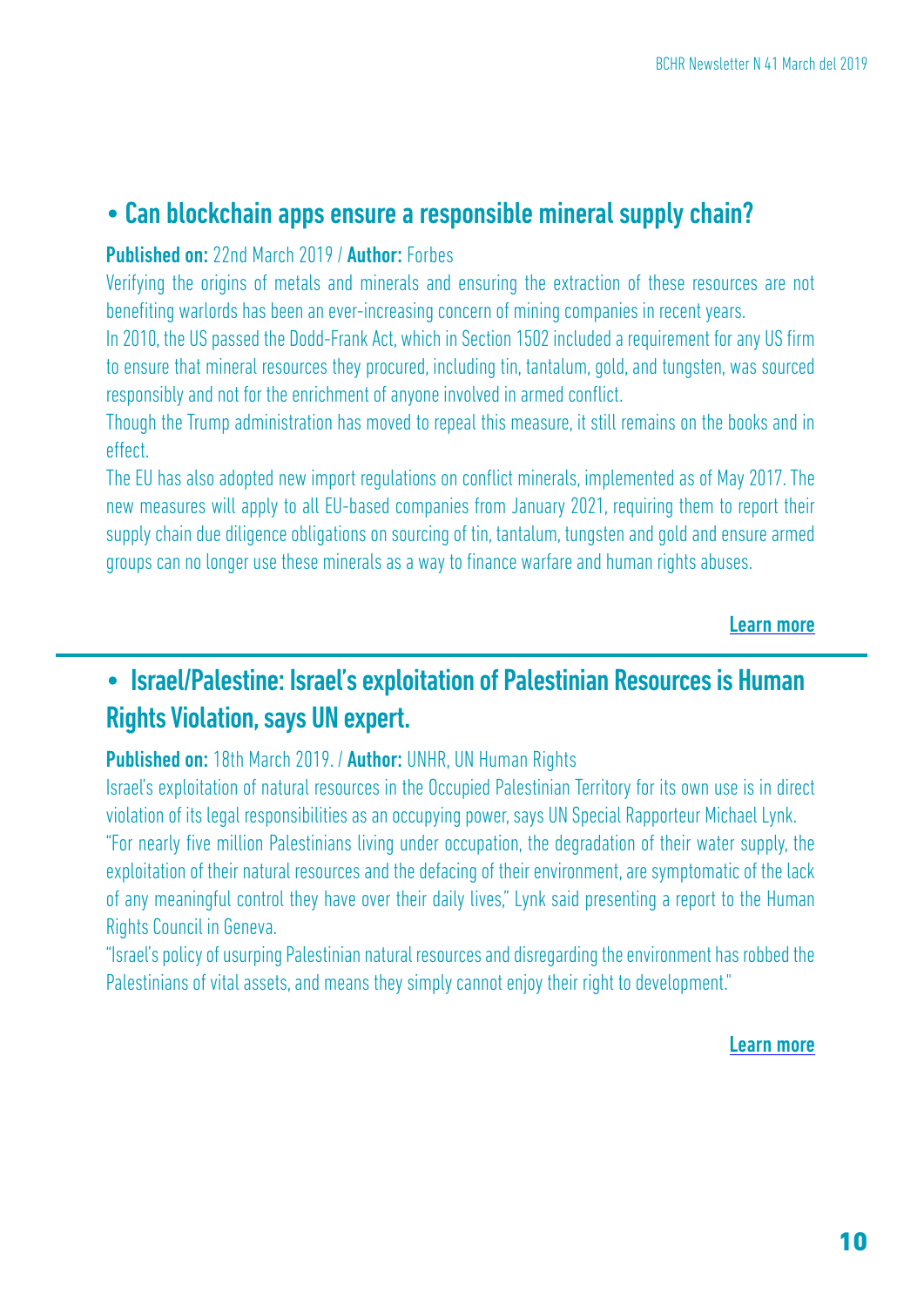# Blogs and Opinions

Author by Alison Davidian, Australian Strategic Policy Institute / Published on: 20 March 2019 Managing our resources: women, mining and conflict in the Asia-Pacific.

Women's traditional roles and responsibilities mean that they're highly dependent on the environment for their survival and welfare and thus particularly affected by the environmental impacts of extractive industries. For example, when miners change water flows or pollute land, women have greater difficulty finding water and food. Women who lose their traditional livelihoods are unable to meet the needs that the land once supplied, or to offset that loss with compensation.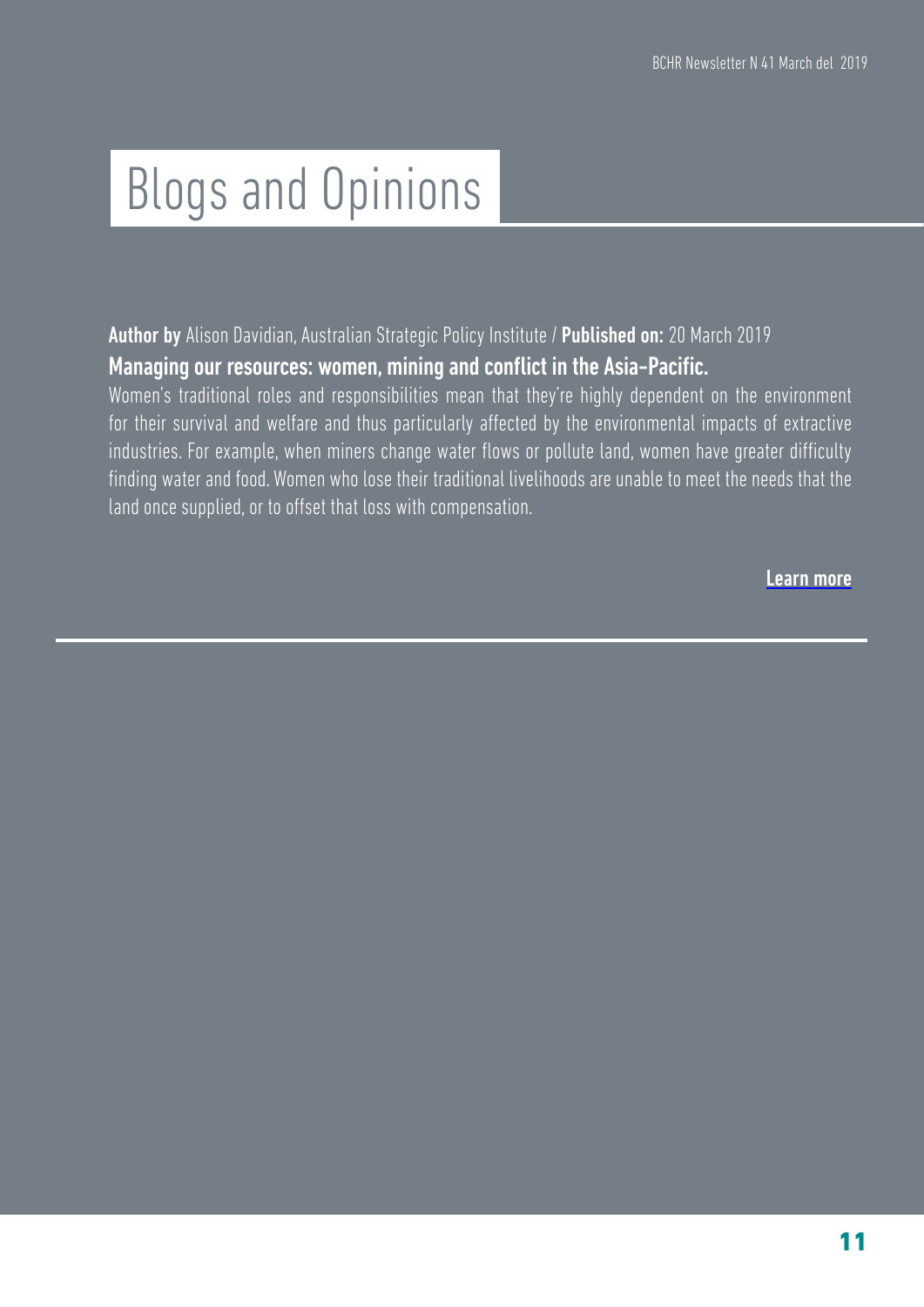# About our Network

The Network brings together researchers, practitioners and NGO members from various fields with the aim of researching and analysing the role of business in conflict situations reducing the human and people's rights violations and any other negative social and environmental impact as well as other adverse consequences. It also looks at the potential role of companies in relation to peace building.

The Network reflects upon the causes, dynamics and consequences of business involvement in armed conflicts and systematic state repression, as well as upon existing or potential responses to such involvements in light of the responsibilities of all concerned actors and ongoing international and local efforts to develop and apply appropriate initiatives and guidelines.

Visit: <http://www.networkbchr.org/>